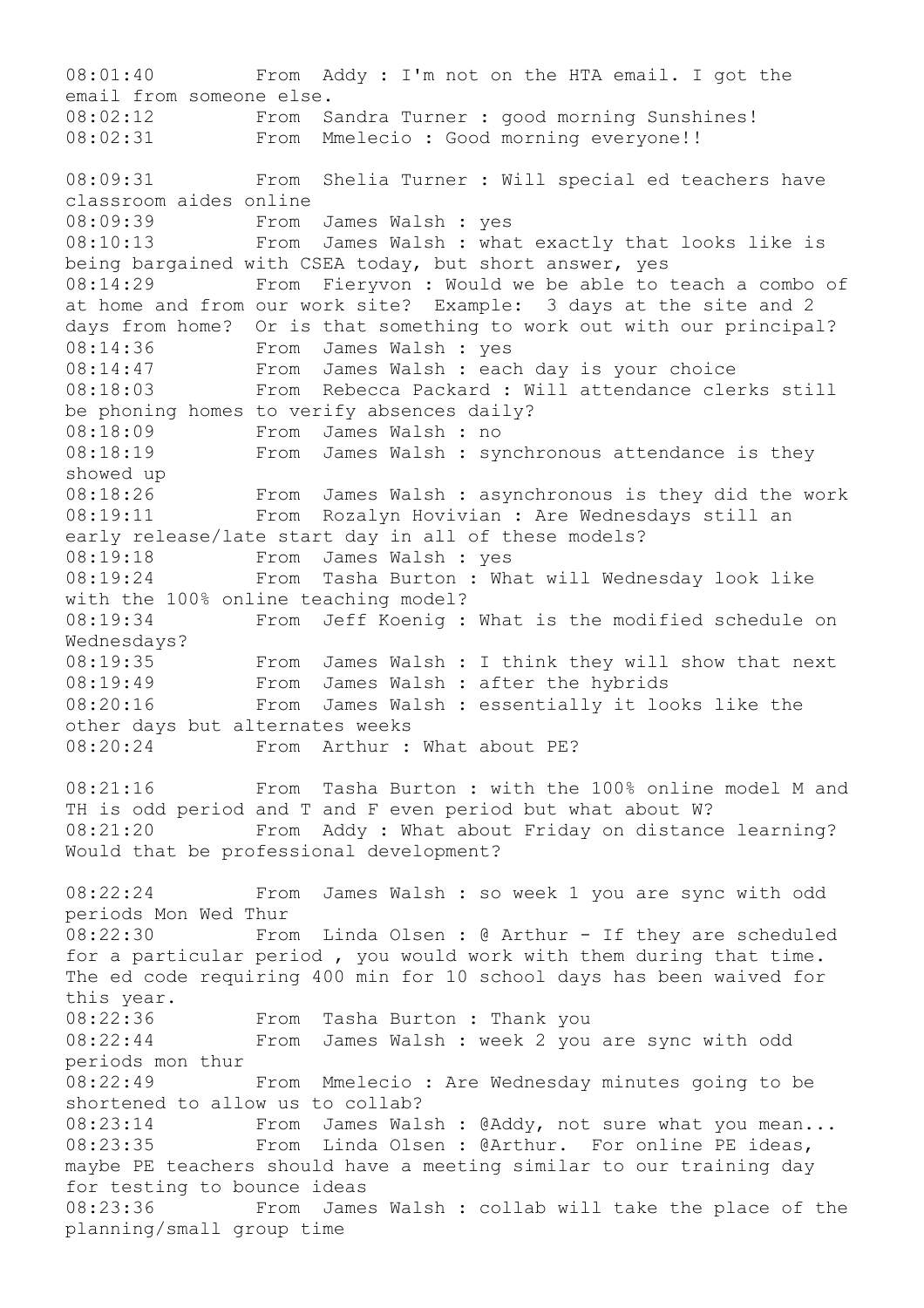08:24:01 From Jeff Koenig : So 40 minutes per Wednesday? 08:24:04 From D. McGinley : The week of Labor day holiday are we going to move the normal Monday block to be that Wednesday to make up and make sure its equitable for periods 1,3,5? 08:24:15 From James Walsh : planning is 40 small group is 40 08:24:22 From James Walsh : on Wednesday collab is 80 08:24:25 From Paul Anthony : Try to SELL this to the kids. I think it can work well. 08:24:28 From James Walsh : and the other two don't happen 08:24:43 From Jessica Dykes : So how long are classes on Wednesday? 08:25:07 From James Walsh : @D McGinley that is a great idea, that was not provided by district 08:25:24 From James Walsh : other than the morning collab, Wednesday is same as allother days for times 08:25:32 From Tracy Dieges : For the 1st week back do we need to go to our sites for staff meetings? 08:25:39 From Rozalyn Hovivian : So then the second week the 1-3-5 live and then 2-4-6 not live one day and then flip the next day would start? 08:26:06 From James Walsh : Dieges, you do not have to go to work any day 08:26:11 From Whitton : Where did you send the MOU? I cannot find it in my personal or school email. 08:26:14 From Austin Oxenreiter : I'm very confused about the synchronous, asynchronous schedule. 08:26:24 From James Walsh : @Rozalyn exactly 08:26:49 From James Walsh : @Austin, I have to imagine many are, can you ask this question aloud at the end? 08:26:50 From Antonieta Vargas : @austin I am confused by the schedule as well. 08:26:51 From Tracy Dieges : In the MOU I thought it says we need to report in? Is that not correct? What is the expectation? Thanks! 08:26:55 From Erica Dillon : Has any thought been given to synchronizing elementary and secondary lunch schedules and getting siblings in elementary and secondary on the same hybrid schedules for students who are home going to school while parents work? 08:27:02 From James Walsh : MOU is on HTA website 08:27:10 From Angela Powell : @whitton mou is on the hta website 08:27:34 From James Walsh : hybrid will by synchronized by household 08:27:57 From James Walsh : so if you elementary student is group A , so would you older kids 08:28:05 From Erica Dillon : Thanks James. Are lunch times the same for our opening model? 08:28:16 From Tracy Dieges : What is Innovation School and who is teaching it? 08:28:32 From Sandra Turner : Do we have a possible date to return to the classroom? San Jacinto USD is currently projecting to return to the classroom (physically) around Nov 1. 08:28:36 From James Walsh : lunch times will vary by site 08:28:52 From James Walsh : Tracy, she will get to that pretty soon 08:28:57 From James Walsh : but it is helen hunt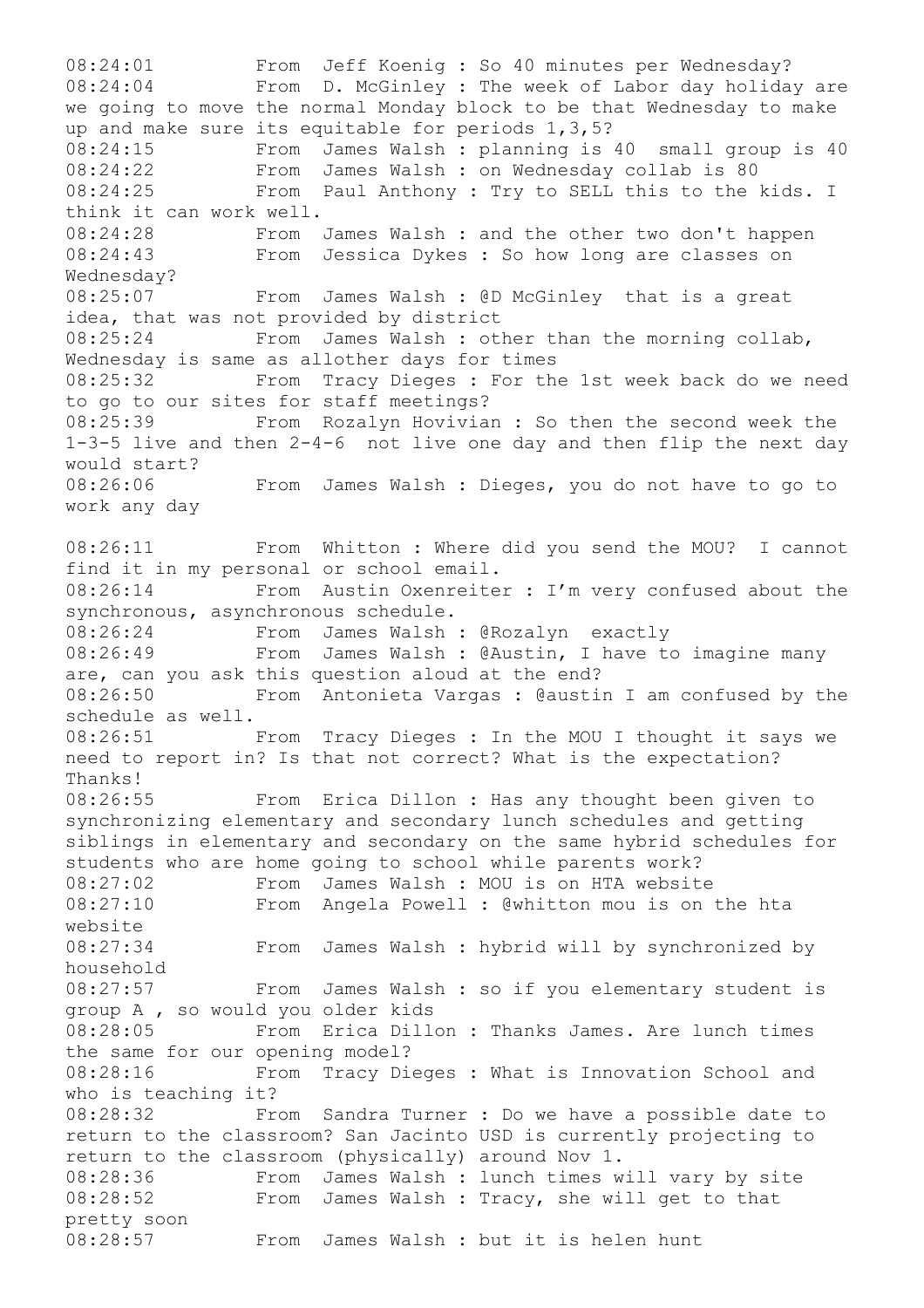08:29:10 From Tracy Dieges : In the MOU I thought it says we need to report in face to face? Is that not correct? What is the expectation? Thanks! 08:29:21 From James Walsh : school board voted distance until nov6th 08:29:24 From Tracy Dieges : Oops! Thank you! 08:29:35 From James Walsh : after that we go by gov order 08:29:38 From Dgheen : @Sandra Nov 6th but that will depend on the state and our numbers 08:29:51 From James Walsh : Tracy, you do not have to report to work any day 08:29:52 From Fieryvon : Why was the date of November 6th chosen? That seems so random? 08:29:54 From Karen Bost : @Sandra Riverside county is on the watch list and we must be off the list - meaning decline of COVID cases for 14 days before we can look at returning. hard to give a specific date 08:29:59 From Sandra Turner : @dgheen: Thanks 08:30:22 From Erica Dillon : But at each site the lunch for all students will be the same regardless of grade? 08:30:26 From Sandra Turner : @Karen Bost: Thank you for the clarification 08:30:33 From James Walsh : @Erica, yes 08:30:41 From James Walsh : during distance<br>08:31:27 From Dgheen : @Fiervvon I am not n From Dgheen : @Fieryvon I am not positive on why that date was picked over all the others. sorryy 08:31:43 From Linda Olsen : @Fieyvon. Yes, but November 6th is the end of Triad 2. 08:32:05 From Erica Dillon : Can the elementary teachers from Idyllwild get an invite for an elementary version of this meeting? 08:32:29 From James Walsh : the el meetings were yesterday 08:32:33 From max aragon : how will classes be monitered? 08:32:35 From James Walsh : was Idy skipped? 08:32:49 From Madina Brammer : can teachers have a flexible split schedule between working from home and school 08:32:53 From Erica Dillon : I think we just got this invite 08:32:54 From James Walsh : @max... can you elaborate? 08:33:09 From Karen Bost : The date of November 6 was given before the Governor's orders tied to being on the watch list. His orders are a mandate. that November 6 is not a firm date as it will be determined if we are off the watch list 08:33:33 From Paul Anthony : Cancun 08:33:41 From James Walsh : @Medina, yes... your choice 08:34:01 From Jessica Dykes : So we could come back earlier if our county goes off the watch list and the numbers are within the parameters? 08:34:15 From max aragon : will admin be dropping into our classes? 08:34:20 From Tracy Dieges : Do we need to see the students faces during the meeting? If so what portion of the class will that be necessary? If not, how will we know that they did not just join and walk away? 08:34:31 From James Walsh : @max, yes we have to give them access 08:34:32 From Paul Anthony : Pledge of Allegiance? Should we start each class with it?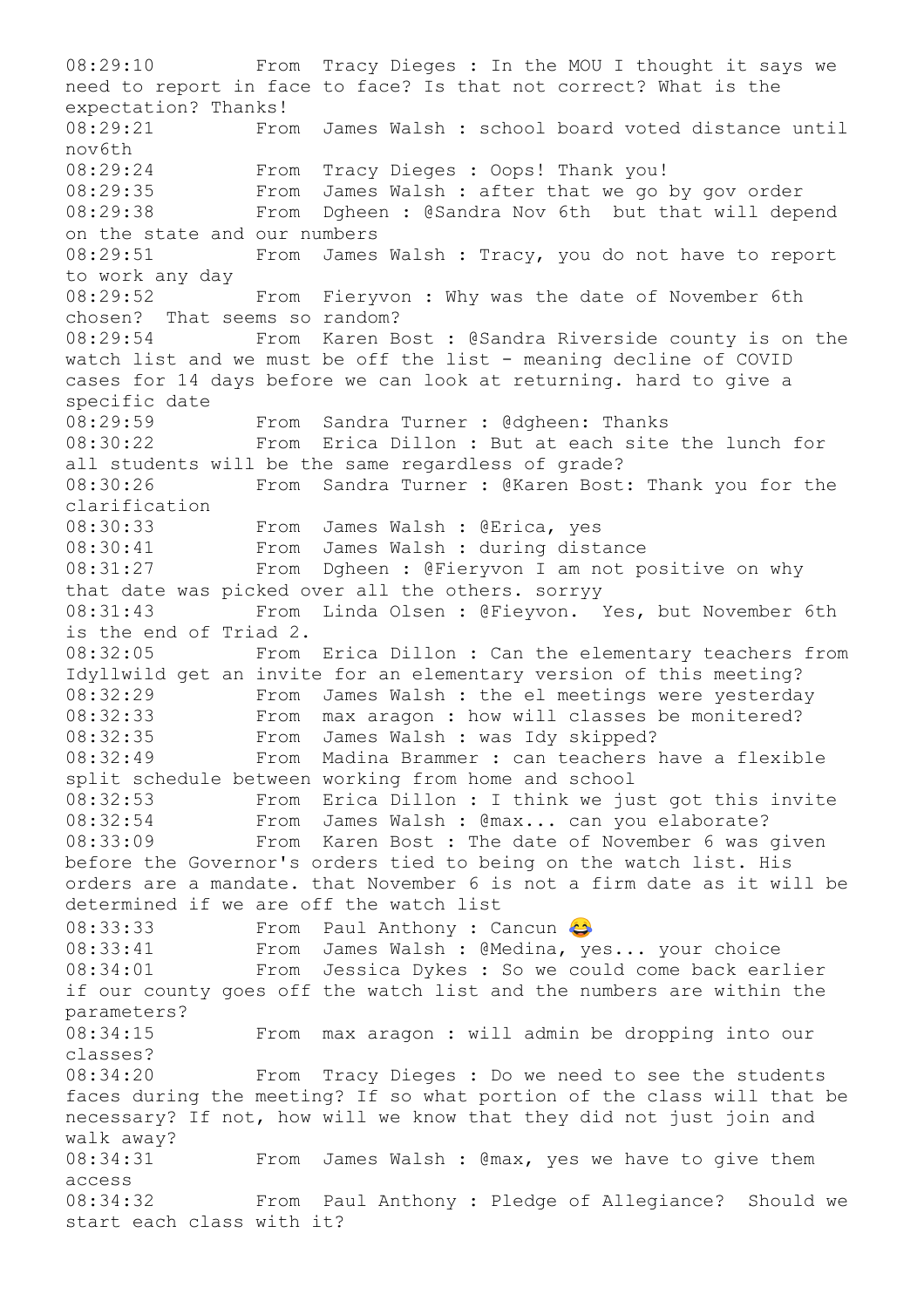08:34:50 From Karen Bost : @Jessica if we are off the watch list that date will be determined by the Board. 08:35:05 From James Walsh : @Tracy, you as the specialist have the freedom to determine how to monitor attendance 08:35:20 From James Walsh : go guardian is a reasonable alternative 08:35:20 From Tracy Dieges : Thank you! 08:35:25 From Tasha Burton : Can we record our live classes to help with monitoring and to repost for students but also to have a record of what students post in the chat or do we have to get parent permission before we have record a live class? 08:35:42 From max aragon : thanks 08:35:46 From Dgheen : @Tasha yes you can :] 08:35:58 From Paul Anthony : Does GoGuardian work off-site? 08:36:03 From James Walsh : recording is tricky 08:36:05 From Rozalyn Hovivian : For IEP Meetings will they be trying to pull Gen Ed Teacher during asynchronous periods/your prep? 08:36:11 From James Walsh : you can for your own records 08:36:13 From Mmelecio : GoGuardian does work off site 08:36:16 From Karen Bost : @Tasha you can record yourself BUT not the students unless you have parent permission if you are going to post 08:36:28 From James Walsh : but if you post students, you must check that every one has indicated that they permit it 08:36:51 From James Walsh : @Roz, yes 08:36:58 From Rozalyn Hovivian : @Karen does that mean if we are going to record the live meeting for absent students then can we ask students to turn their camera off at that time once we have taken attendance? 08:37:00 From James Walsh : async was the stated aim 08:37:12 From Vicky Kyriss : was yesterday's union meeting recorded? At idyllwild all staff only received a middle school link 08:38:17 From Paul's iphone : I may have missed this question: what are the plans for students who do not have access to the Internet? 08:38:27 From Karen Bost : @Rozlyn you still have to monitor your students. It is best to just get permission to record. 08:38:39 From James Walsh : for all the idylwild folks. remind us and we will go over elementary schedule at end 08:38:55 From James Walsh : district has 3000 hotspots 08:39:00 From Tasha Burton : Thanks - for the answers on recording a live meeting 08:39:08 From James Walsh : but if they do not have internet, it is on us to arrange an alternative 08:39:12 From Jessica Dykes : Is there a district form to get permission to record if we want to post lessons for absent students? 08:39:22 From James Walsh : yes 08:39:30 From James Walsh : all parents fill it out at registration 08:39:38 From James Walsh : you can have a query ran for all of your students 08:39:49 From Jessica Dykes : Ok thanks @James 08:40:21 From Karen Bost : @Rozylyn it just depends as to who as access to your posts. If it goes beyond your classroom that would be the main issue. If just limited to your class you would be ok. Just let your parents and students know ahead of time at the start of the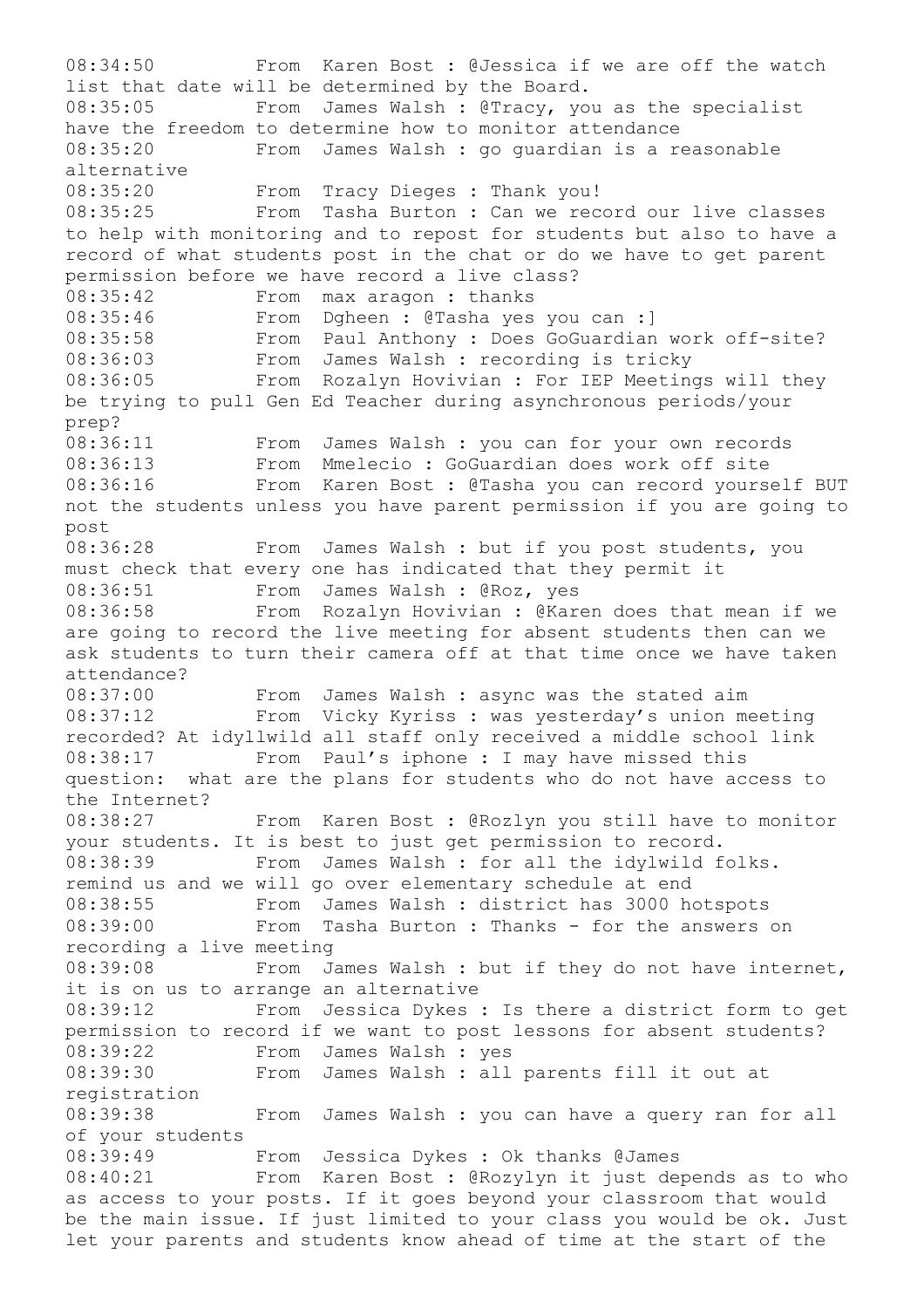year you will be recording. 08:40:23 From Jeff Koenig : Good point on recording permission. Remember that parents can opt-out and you will need to exclude these students from video 08:40:30 From Paul's iphone : James, by on us do you mean, for example, packets that we deliver to the house? 08:40:50 From Paul's iphone : or meet them somewhere? 08:41:00 From James Walsh : I would imagine packets could be picked up during meal distribution 08:41:01 From Stormi Dodd : What about special education assessments for IEPs? Is this being addressed. It would be very difficult to do SpEd assessments virtually. 08:41:09 From Mmelecio : So if we post the recording to our Google Classroom, do we still need parent permission? 08:41:25 From James Walsh : only if you post it for view 08:41:51 From James Walsh : DAN can you take Stormi question 08:41:53 From Angie Miller : Are SLPs and Psychs required to have a Google Classroom set up? 08:42:08 From James Walsh : angie, we don't believe so, 08:42:08 From mmcfarland : When will we have our class schedules? 08:42:13 From Mmelecio : View only shouldn't be an issue? Or do we still need parent permission? 08:42:20 From James Walsh : but it should be reviewed in your first meeting 08:42:25 From Giesela : what if a parent wants to observe a student's class online? 08:42:50 From James Walsh : schedules are based on your site... 08:43:01 From mmcfarland : what happens if parent interrupts class? 08:43:05 From James Walsh : @Mmel, explain 08:43:12 From Angela Powell : @stormi I uploaded assessment material to specific students in google classroom and held a google meet to get information I could not gather from their teachers. hope that helps 08:43:35 From James Walsh : @Giesela, going to be hard to stop them 08:43:45 From James Walsh : I would imagine there is always a parent watching every lesson 08:44:10 From James Walsh : @mcfarland, gentle warning then kick? 08:44:20 From max aragon : what was the 14 day criteria we need to meet? 08:45:02 From James Walsh : we must be off the list meaning decline of COVID cases for 14 days 08:45:23 From max aragon : thanks 08:45:25 From Tracy Dieges : How does the district want parent communication to look like? Email, Remind, phone calls, or a combination? Is there a log we can fill out? 08:45:40 From James Walsh : that is your choice tracy 08:45:48 From James Walsh : i would log on aeries 08:46:05 From Kelly Ramirez : Will face to face testing for SLPs and Psychs be required during online only period? 08:46:07 From James Walsh : digital records are superior 08:46:09 From Tracy Dieges : Thank you!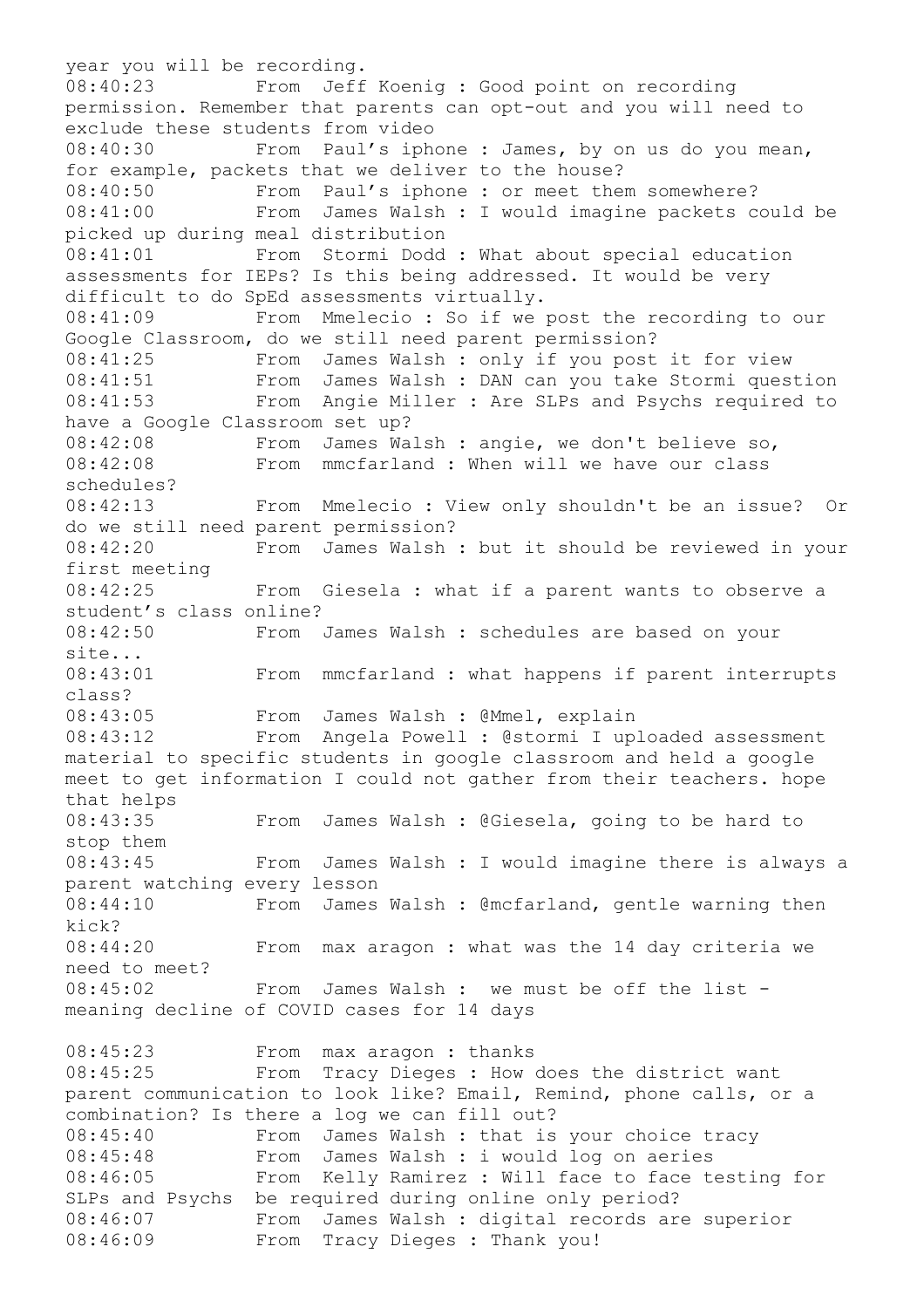08:46:12 From Whitton : what kind of cleaning products can we use? Will it be provided? 08:46:24 From James Walsh : will be provided yes 08:46:42 From DeAmonta : for psychs or anyone else that has to do in person testing, is this happening while we're 100% virtual or only once we transition to hybrid or full time at school? 08:46:45 From James Walsh : Kelly, great question 08:46:56 From Daniel Paight : cleaning supplies: 'red' and 'blue' tops as referenced in keenan 08:46:59 From Madina Brammer : so if students do return it will for sure start off as a hybrid schedule? 08:47:09 From James Walsh : There is no way to do that if we are on full distance, right dan/karen 08:47:12 From James Walsh : ?<br>08:47:29 From Tracy Dieges : I From Tracy Dieges : Will a time be provided before we go mask to mask for us to set up our physical classrooms so that we can mark out the 6 foot distance, etc.? 08:47:33 From Karen Bost : Not certain the question James.... 08:47:36 From James Walsh : @Madina, not necessarily<br>08:47:36 From Danielle : 5 minute passing is harely From Danielle : 5 minute passing is barely enough time to use the restroom 08:47:38 From James Walsh : but probably 08:47:52 From James Walsh : @Danielle 08:47:55 From James Walsh : agreed!!<br>08:47:58 From Jessica Dykes : So hvh From Jessica Dykes : So hybrid model means our classes will be smaller- as they are divided among days. 08:48:16 From James Walsh : they said if students need to wait outside while you clean, they would understand 08:48:27 From James Walsh : Jessica, yes 08:48:33 From Daniel Paight : if we're DL, and the sites are closed, I should think psych assessments would need to wait 08:49:02 From Kelly Ramirez : @Karen there is some confusion about the requirements for Psychs/SLPs to do in person testing. Will we be required to do in person assessments while we are online only per governors orders? 08:49:14 From Tracy Dieges : Will a time be provided before we go mask to mask for us to set up our physical classrooms so that we can mark out the 6 foot distance, etc.? 08:49:40 From James Walsh : the prep day? 08:49:41 From Linda Olsen : @ Jessica. Yes. Class is broken down into groups A,B...... 08:50:32 From Karen Bost : @Kelly no in person only while the entire District is virtual. Newsom did not want students on school grounds 08:51:24 From James Walsh : @Kelly were you here yesterday too? 08:51:28 From Kelly Ramirez : @Karen thank you for clarifying. So if we are asked to, we can refuse? 08:51:56 From Jessica Dykes : What is the protocol if a teacher tests positive? Do we have to use our sick days? What if a student tests positive in our classroom? 08:52:01 From Karen Bost : @Kelly refer back to the MOU. If it is still a problem let Jason Chrest know 08:52:06 From Kelly Ramirez : @James - yes I was. But there was some misinformation from another member that was there as well sent out so I wanted to clarify 08:52:17 From Tracy Dieges : The district have groups working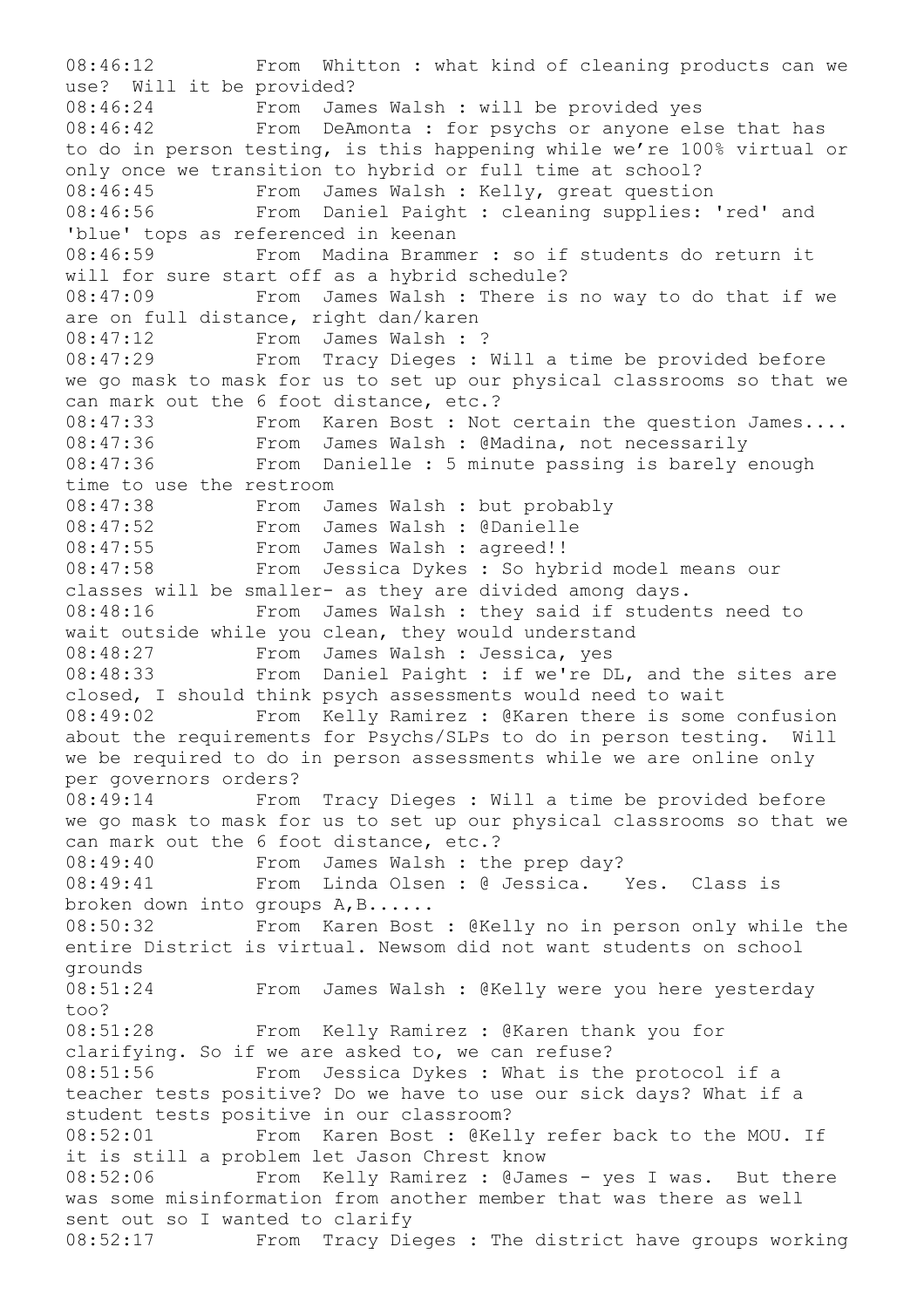on lesson plans for the first 6 weeks. 08:52:40 From James Walsh : you are an awesome 'over achiever' :) 08:52:42 From Jeff Koenig : With presentations to take place next week 08:53:08 From James Walsh : @Jessica, there is Federal leave currently through December 08:53:08 From CHRISTY TILLEY : ELA is not creating lesson plans. We are just detailing out the skeletal structure of the year and making sure online teaching is standard based. 08:53:24 From Madina Brammer : if you need to plan an if you need to plan an absence do you follow the same procedure as before 08:53:38 From Tasha Burton : If you get COVID or someone in your houshold while teaching I saw in the MOU FFCRA will help you for sick leave but my question is when you come back from quarantine (14 days) and/or hospitalization (however long that is …) will your sick leave account be drained or will it be "frozen" once you tested positive for COVID so that way when you come back you still have some sick time in your account versus having nothing and getting docked pay each time you have to take a sick day? 08:54:09 From Tracy Dieges : If people are feeling nervous about opening up the district will be having presentations next Tuesday and Thursday to roll out a syllabus, Google Classroom, and 6 weeks of lesson plans forall subjects and grades. 08:54:13 From Jeff Koenig : @Christy Good point. Math is also not creating lesson plans but we are creating the templates to frame the lesson plan work of teachers. 08:55:00 From James Walsh : @Karen, can you answer COVID/Sicktime question 08:55:19 From Karen Bost : Once you utilize the FFCRA then your sick leave will be deducted per the contract. If infected at school you may also qualify for Workers Comp. 08:55:37 From Dgheen : @Tracy thank you! 08:57:15 From Tracy Dieges : What is the protocol for if a student/teacher testes positive after they have been in contatc with others? 08:57:42 From Tasha Burton : Just to clarify - if you test positive for COVID your sick leave will not be effects and drained so you still have time when you come back? 08:57:56 From James Walsh : @Tracy, you have to report to principal and submit positive record 08:58:19 From Jessica Dykes : What if a family member tests positive, James?? Same thing? 08:58:47 From Tracy Dieges : Unit Members shall establish procedures to re-engage students who are absent frominstruction. What should this look like? 08:59:00 From Karen Bost : @Tasha it will depend how long you are out and where you were exposed. FFCRA is limited to a two week time frame and is only 1x 08:59:47 From James Walsh : Karen, what is procedure when family member is positive? 09:00:38 From Tracy Dieges : Parent permissions should be available on Aeries 09:00:51 From Dgheen : @Tracy yes. 09:01:00 From Fieryvon : As far as PE goes if I want to have my students exercise and they get hurt while exercising at home.....what's the liability?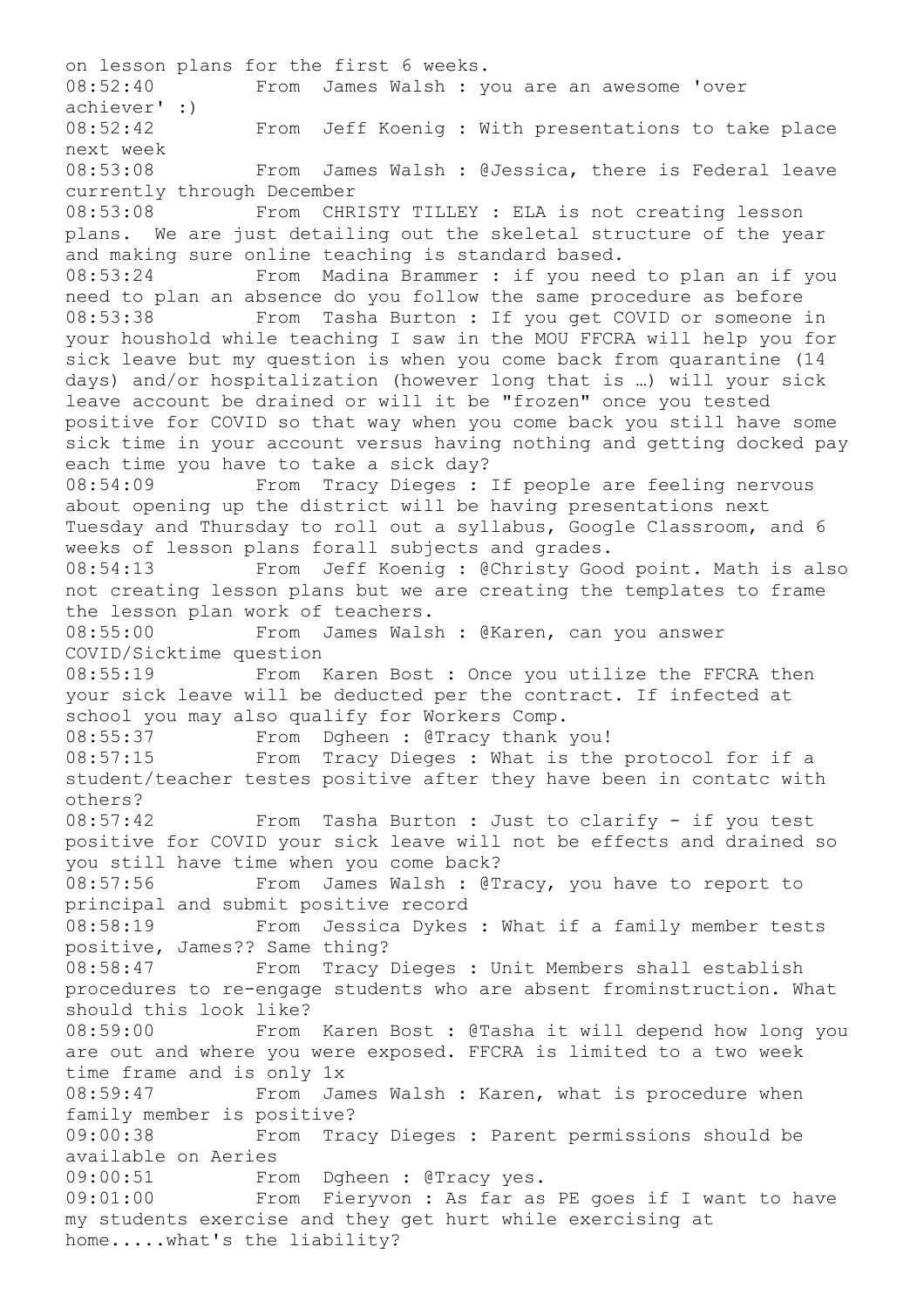09:01:04 From CHRISTY TILLEY : Is there any kind of rule on asking students to leave their cameras on for the entirety of your class meeting? 09:01:55 From Tasha Burton : I have a question about sick leave could I un mute? 09:02:02 From James Walsh : @Christy, I get why you would want to.. I would be careful, often the reason students leave camera off is they are embarrassed by home conditions 09:02:12 From Tasha Burton : once you are done talking?<br>09:02:16 From James Walsh : it will be nice once meet h From James Walsh : it will be nice once meet has virtual backgrounds 09:02:22 From Tracy Dieges : Unit Members shall establish procedures to re-engage students who are absent from instruction. What should this look like? 09:02:23 From Dgheen : @Christy that is your choice as the teacher. The trainings next week will go into norms for your classroom and setting up students for success via meets. 09:02:42 From James Walsh : Tracy, I would start with a phone call 09:03:37 From Daniel Villa : Will students be required to participate in virtual school settings using a school-issued device? 09:03:55 From James Walsh : you can require this, yes 09:04:06 From Tracy Dieges : Thank you. 09:04:09 From James Walsh : they will all get a device<br>09:04:30 From Madina Brammer : if we record our lesson From Madina Brammer : if we record our lesson in period 2 and show that recording for period 3, is that legally acceptable? 09:04:39 From Jessica Dykes : With HIPPA laws how will we know if we contracted Covid at school? 09:04:46 From James Walsh : if it is only to your class and not public, yes 09:05:42 From Tasha Burton : thanks! 09:06:13 From Christina Maldonado : Well, some middle schools are K-8 schools. I was invited to elementary even though I am a middle school teacher. 09:06:14 From mmcfarland : How do you prove that a person picked up covid at the site? a lot of people are transmitters and have not been tested. 09:06:22 From Karen Bost : @Madina yes- just not public beyond school 09:06:45 From Karen Bost : Sorry for the confusion I do not live in a Google world 09:07:46 From Karen Bost : @mmcfarland that is where the contact tracing will come in. 09:08:02 From Whitton : Wasn't there a statement by CA that it would be assumed that teachers got COVID at school if they have contact with others? 09:08:09 From Tracy Dieges : Does the district already have all necessary PPE for when schools open mask to mask? If so when would we/students receive those items? 09:08:14 From Rebecca Packard : Will there be guidance regarding elective courses like 'leadership'? I have no idea how to plan when we cannot have activities, dances, servide projects at school. 09:08:15 From Fieryvon : Sorry...gotta post my question again.....as far as PE....I want to have my students exercising. If they get hurt at home exercising for PE what is the liability?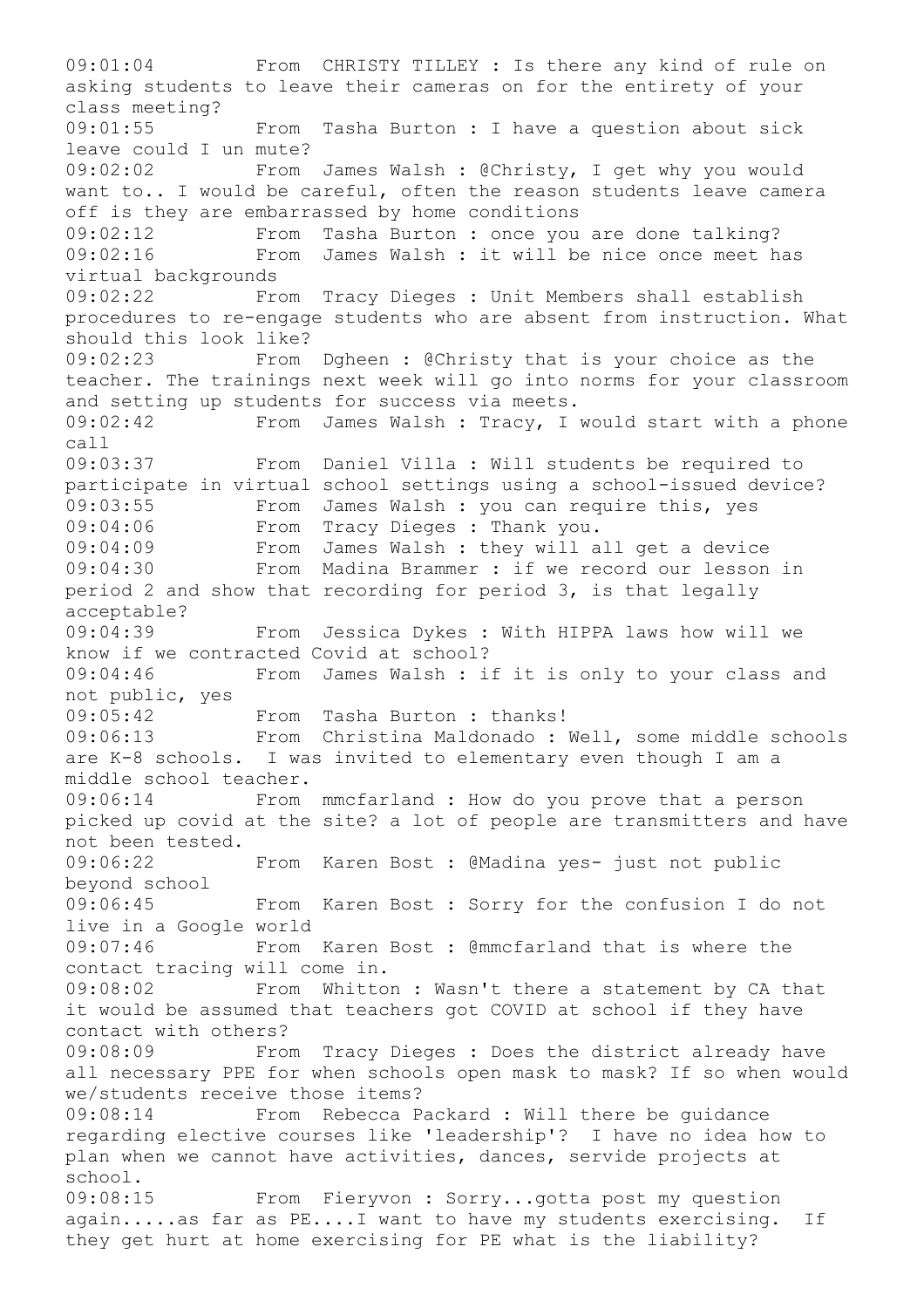09:08:45 From Addy : On the MOU it states 09:08:47 From Addy : At the beginning of the 2021-2022 school year, Unit Members shall return to their positionprior to the conclusion of the 2019 - 2020 school year (per Article 10 of the CBA). 09:09:11 From Addy : Does that mean there is no transfers for the following year? 09:09:16 From Karen Bost : Whitton that was a statement from RCOE 09:09:35 From Jessica Dykes : Who does the contact tracing if we are positive? Do you foresee this being an issue that teachers cannot prove where they contracted it? 09:09:53 From James Walsh : @Addy, no 09:10:01 From James Walsh : means that next year we go back to normal rules 09:10:13 From Karen Bost : @Jessica - Risk management will probably be the ones to look at that 09:10:28 From Tracy Dieges : We have been asked to make sure there is an abundance of materials available for the 1st 6 weeks. 09:10:53 From Addy : What about sped testing for individual students for IEPs? 09:11:01 From Erica Dillon : Will subs come into our rooms if we need one? What if we are teaching from home? Does the D.O. foresee a sub shortage due to subs who may not want to work in these conditions? 09:11:10 From CHRISTY TILLEY : So far, the best bet is to chat with a friend who taught summer school online for tips & tricks about Google Meet. Otherwise, the rest of us are learning as we go with everyone. 09:11:11 From Turley : how do we register for the trainings next week? 09:11:14 From Tasha Burton : What about teaching elective classes? 09:11:17 From James Walsh : subs could work remotely as well 09:11:18 From Rozalyn Hovivian : When should they be sending out the schedule for those trainings next week? Those have not come out yet. 09:11:43 From Mmelecio : PDs for next week are still be finalized. 09:12:29 From Jessica Dykes : How will subs get access to our Google Classroom LMS if we need a sub during distance learning? 09:12:31 From CHRISTY TILLEY : Training registration is through the HUSD site 09:13:09 From James Walsh : i would give the sub the join code 09:13:23 From Tracy Dieges : Does the district already have all necessary PPE for when schools open mask to mask? If so when would we/students receive those items? 09:14:12 From Dgheen : @Turley you will receive an email that you will use to register. Look for it soon the teams will be finishing up today 09:15:07 From Rozalyn Hovivian : Are the trainings next week going to be offered more than once since it is already Thursday and we haven't been given a schedule? 09:15:38 From Jeff Koenig : @Rozalyn we will record all sessions and make them available 09:15:40 From Tracy Dieges : Can we use a check in for attendance on asyncrhously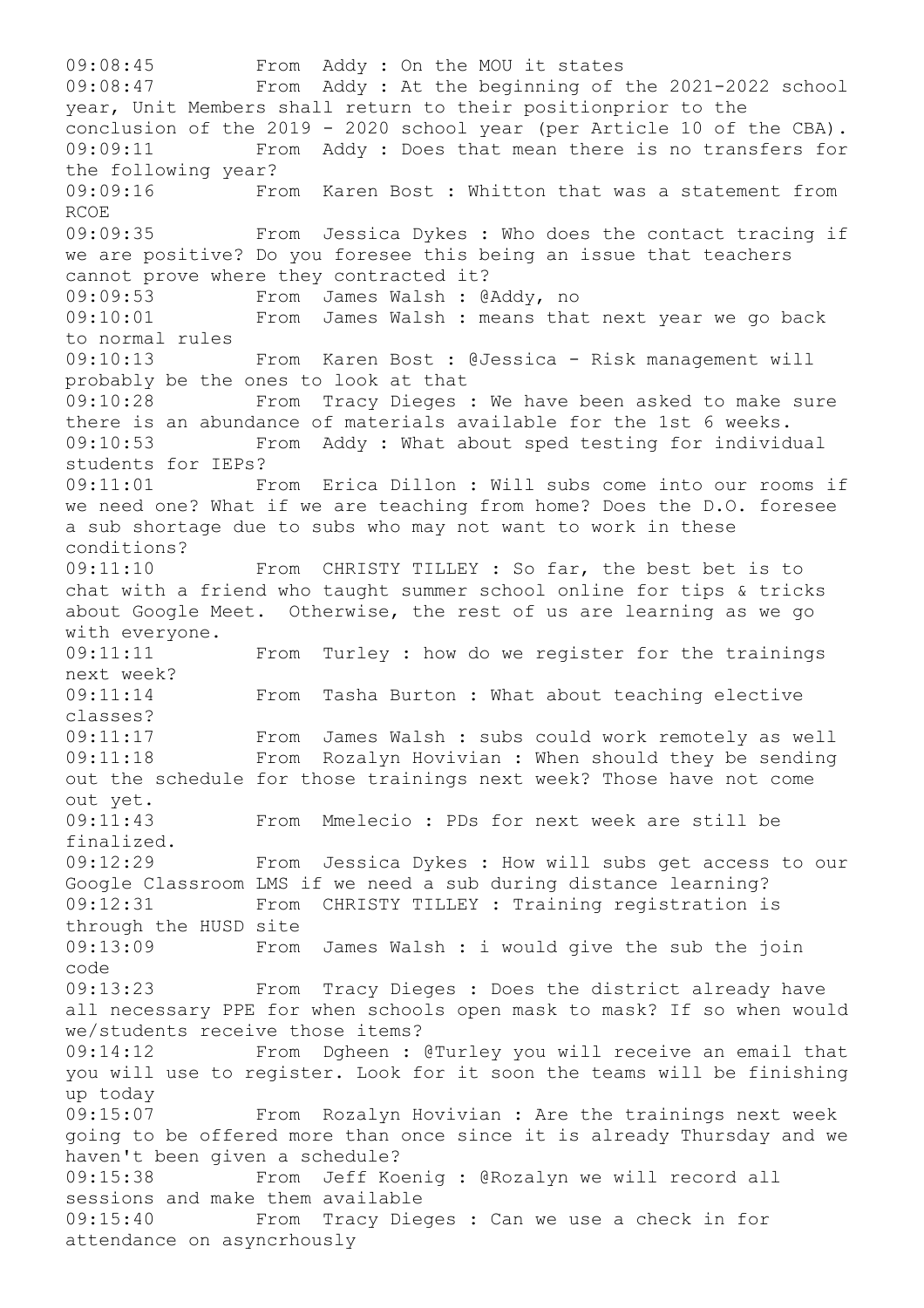09:15:43 From Dgheen : @Jessica we are suggesting that you add them as a student so they can monitor :] or if you are comfortable they can be the teacher of the day. 09:15:54 From Jessica Dykes : Thank you 09:16:37 From CHRISTY TILLEY : Tamara, can you cover again how to check kids are working on async days? We do/don't see them virtually? You said something about doing an exit ticket with them on asynch days. 09:16:56 From James Walsh : async attendance is simply, did they turn it in 09:17:28 From James Walsh : PERSONALLY, I would make it due at end of period and take attendance based on who submitted 09:18:09 From Jeff Koenig : Next week trainings now available on OMS 09:19:00 From Tasha Burton : or PLUS? 09:19:06 From Mmelecio : Yearbook? 09:19:07 From Tracy Dieges : Should the 10 days of emergency plans be synchronous or anyncronous? 09:19:21 From James Walsh : both tracy 09:19:25 From D. McGinley : Anyone teaching ASB feel free to reach out to me... I would love to collab 09:19:34 From Heather Schott : What are the expectations for Counselors in regards to student support for students and technology issues, mental health supports... 09:19:34 From Addy : How will they track the training's you attend next week? 09:19:49 From James Walsh : Tasha, Jamie Killebrew at HHS had some great ideas for PLUS/LEadership 09:20:16 From Linda Olsen : @ Addy You register online. 09:20:18 From Tasha Burton : Thank you! I will send an email to see what they are doing 09:20:21 From James Walsh : @Addy, next week is optional 09:20:25 From James Walsh : but you get paid 09:21:02 From Dgheen : @Addy the will have you sign in once you attend 09:22:56 From Tracy Dieges : Does the district have specific ideas in mind as to what they ant small group intervention to look like? 09:23:07 From Paul Anthony : When will Aeries be available so we can set up the Google Classroom? 09:23:29 From James Walsh : Great question Paul!! 09:23:33 From James Walsh : probably not soon enough 09:23:39 From Tracy Dieges : What materials will students receive from the DO as far as school materials> 09:23:40 From James Walsh : I set up my classroom first 09:23:44 From James Walsh : then add to aeries later 09:23:57 From MM : So per Tamara's comment can recorded videos be considered synchronous? 09:24:08 From James Walsh : Tracy, you are the teacher 09:24:12 From James Walsh : it is your small group 09:24:16 From James Walsh : think tutoring? 09:24:38 From James Walsh : MM, NO.... sync has to be interactive! 09:24:45 From Daniel Paight : Karen: 10.12 also comes into play 09:24:52 From Erica Dillon : As elementary teachers we will need to have both synchronous and asynchronous daily. Will subs be